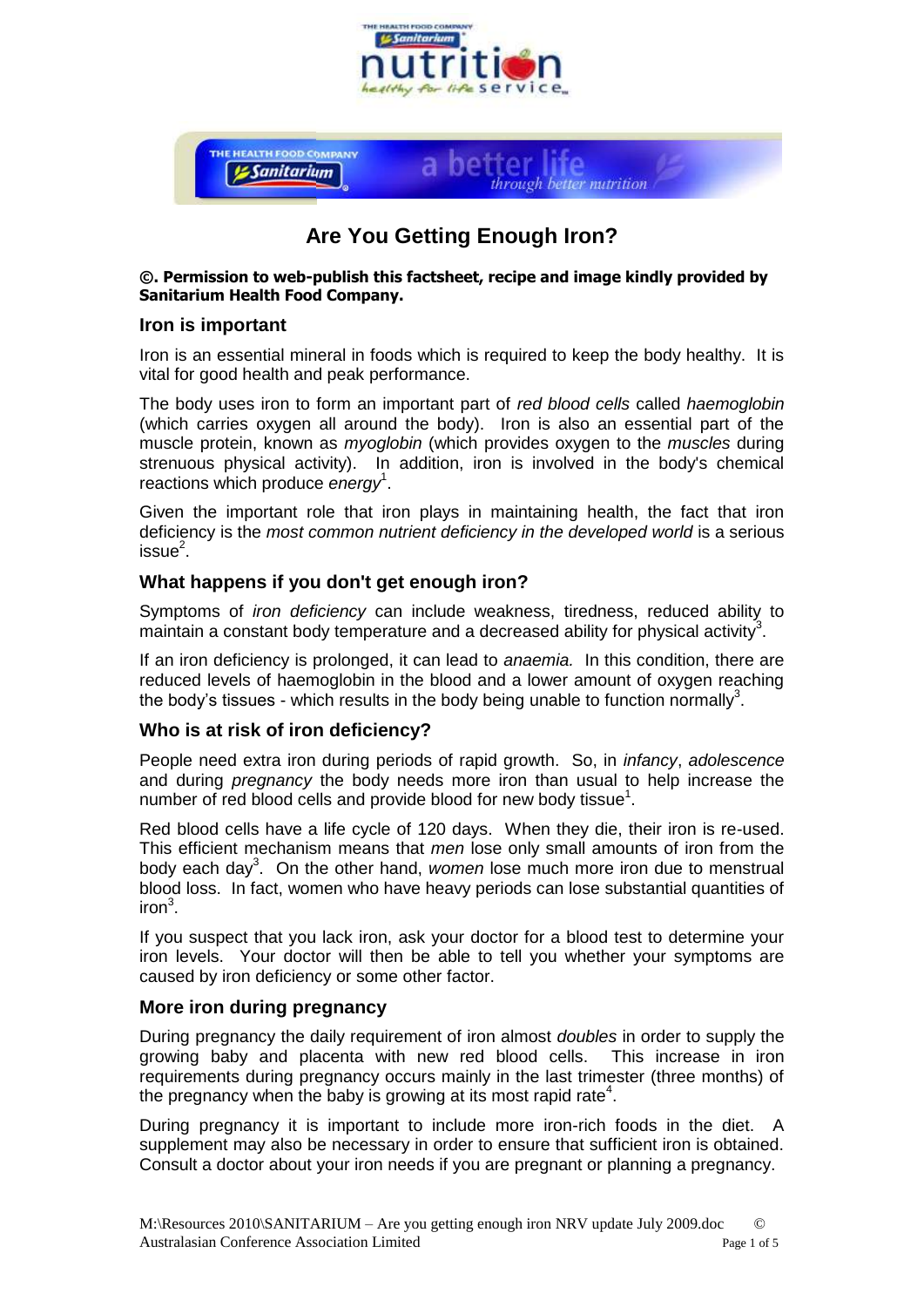## **How much iron do you need?**

Daily Iron Requirements<sup>5</sup>:

**Children (1-8 years):** 9-10mg/day **Children (9-13 years):** 8mg/day **Boys (14-18yrs):** 11mg/day **Girls (14-18yrs):** 15mg/day **Adult men:** 8mg/day **Adult women:** 18mg/day Pregnant women<sup>#</sup>: 27mg/day **Breastfeeding women:** 9mg/day **Postmenopausal women**: 8mg/day # many pregnant women will require a supplement to achieve this level of intake.

#### **Food sources of iron**

Obtaining adequate iron from foods is achievable once you know *which foods are good sources of iron*, and understand *how your body absorbs iron from foods*.

There are two major types of iron in foods.

- *Haem iron* is found in foods such as liver, kidney, meat, seafood and poultry. Haem iron is well absorbed by the body<sup>3</sup>.
- *Non-haem iron* is found in legumes, wholemeal breads and wholegrain cereals, green leafy vegetables, nuts, seeds and eggs<sup>3</sup>. Non-haem iron is not as well absorbed by the body as haem iron. However, with a little planning, vegetarians and people who don't eat large amounts of meat can maximise the amount of iron absorbed from their diet.

#### **Non-meat Sources of Iron**6,7

#### **Food Source Iron** (mg)

| Lentils, dried peas or beans, 1 cup cooked 3.2<br>Breakfast cereal, with added iron |     |
|-------------------------------------------------------------------------------------|-----|
| (eg Sanitarium Weet-Bix®), average serve                                            | 3.0 |
| Tofu, 1 block $(9 \times 5 \times 3$ cm)                                            | 2.8 |
| Cashews, 25 nuts (50g)                                                              | 2.5 |
| Sanitarium Marmite®, 1 tsp (5g)                                                     | 1.8 |
| Dried apricots, 10 halves (50g)                                                     | 1.6 |
| Peas, fresh or frozen, 1/2 cup (80g)                                                | 1.3 |
| Rolled oats, dry, 1/3 cup (30g)                                                     | 1.1 |
| Raisins, 2 Tbsp (25g)                                                               | 1.1 |
| Wheatgerm, 1 Tbsp (10g)                                                             | 1.0 |
| Almonds, 20-25 nuts (25g)                                                           | 1.0 |
| Egg, poached (50g)                                                                  | 1.0 |
| Broccoli, cooked 2/3 cup (100g)                                                     | 1.0 |
| Mixed vegetables, 1 serve (100g)                                                    | 0.8 |
| Sunflower seeds, 1 Tbsp (15g)                                                       | 0.7 |
| Wholemeal bread, 1 slice (30g)                                                      | 0.7 |
| Walnuts, 15-17 nuts (25g)                                                           | 0.6 |
| Peanuts, 30 nuts (25g)                                                              | 0.6 |
| Sesame seeds, 1Tbsp (10g)                                                           | 0.5 |
| Grape juice, 1 glass (250mL)                                                        | 0.5 |
| Banana, 1 (100g)                                                                    | 0.5 |
| White bread, 1 slice (28g)                                                          | 0.3 |
|                                                                                     |     |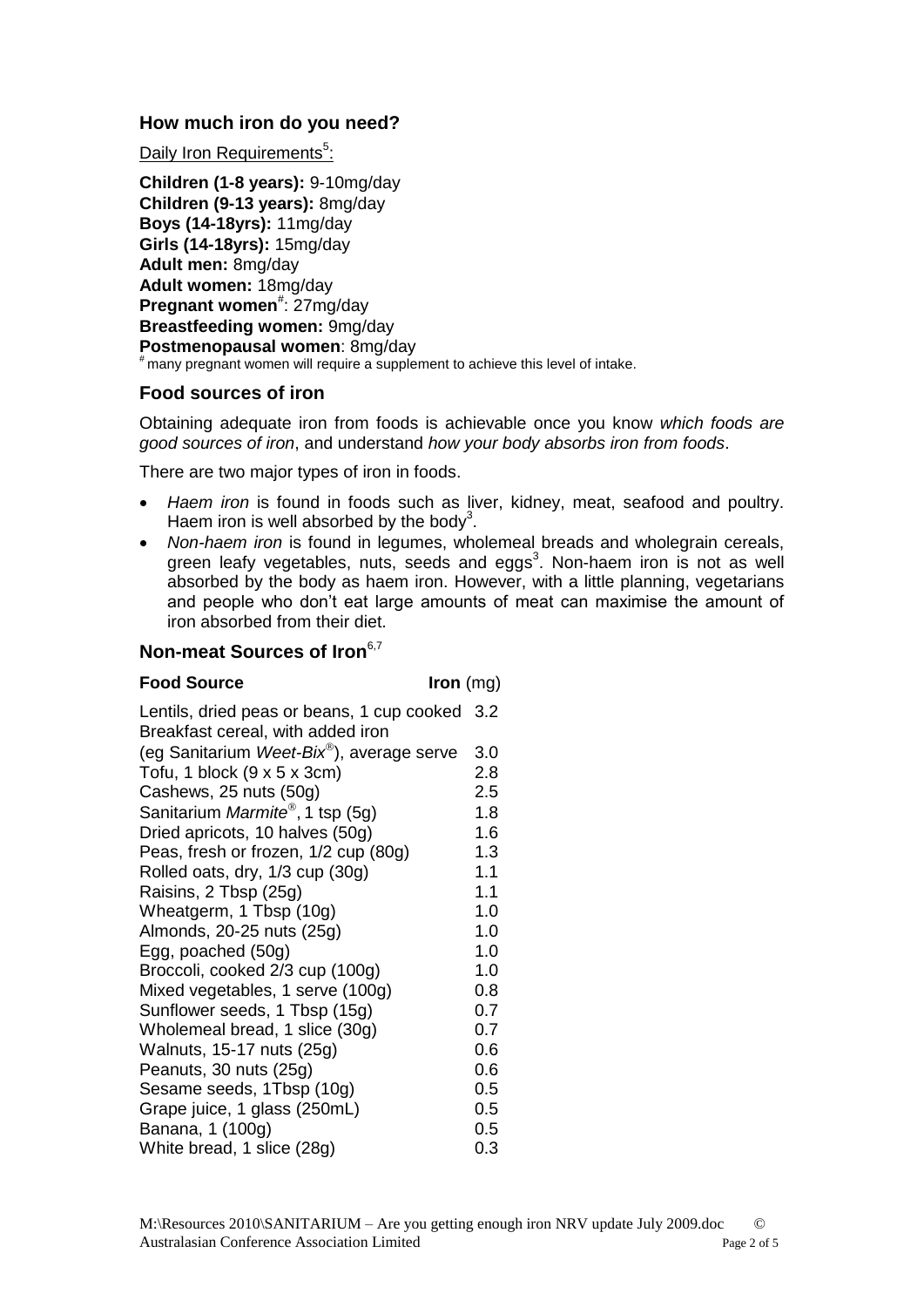## **Maximise non-haem iron absorption**

The amount of *non-haem iron* that is absorbed from a food is influenced by other dietary factors that may be present in a meal. These factors may either *enhance* or *inhibit* the absorption of non-haem iron.

#### **Enhancers**

- *Vitamin C*: The addition of vitamin C at the same meal as foods containing iron can increase the absorption of non-haem iron by 2 to 3 times<sup>8</sup>. The enhancing effect of vitamin C increases as the amount of the vitamin present in a meal increases<sup>8</sup>. Vitamin C is found in a wide range of fruits and vegetables, including citrus fruits, berries, capsicum, broccoli and cabbage. As a general rule, there is more vitamin C in fresh fruits and vegetables than in those which have been  $\mathsf{cooked}^3$ .
- *Vitamin A and beta-carotene*: There is some research evidence to suggest that vitamin A and beta-carotene (a precursor of the vitamin) can enhance the absorption of non-haem iron from rice, wheat and corn<sup>9</sup>. More research needs to confirm this effect and to examine the effect of vitamin A on the absorption of non-haem iron from other foods. In the meantime, trying to include a good source of beta-carotene at each meal is probably a good idea. Good sources of betacarotene are most yellow, orange and green fruits and vegetables.
- *Animal meats*: Meats such as beef, chicken and fish can all enhance the absorption of non-haem iron from a meal. Unlike vitamin  $C_i$  there is only a modest increase in absorption as more meat is added to a meal<sup>1</sup> .

#### **Inhibitors**

- *Phytates*: These compounds are naturally present in foods such as wholemeal cereals, bran and legumes. Vitamin C and, to a lesser extent meat, can counteract the inhibiting effects of phytates $8$ .
- *Polyphenols*: These compounds are found in significant amounts in tea (called tannin), coffee and some grains (eg barley and millet), vegetables and herbs (eg onions and parsley) $^{11}$ .
- *Calcium*: Calcium reduces both haem and non-haem iron absorption from a meal<sup>2</sup>. However, the inhibitory effect of calcium is complex and researchers are still working to determine whether there is any benefits in consuming *foods rich in iron* at *different times during the day* to *foods rich in calcium*<sup>8</sup>

## **Tips for increasing iron absorption**

- 1. Top iron-fortified breakfast cereal with a fruit rich in vitamin C (such as strawberries or blueberries) or drink a glass of orange juice with breakfast.
- 2. Add vitamin C-rich foods, such as tomato or red capsicum, to sandwiches, bean or lentil dishes, wholemeal pasta or rice dishes.
- 3. Add brightly coloured fruits or vegetables to meals containing rice, corn or wheat.
- 4. If you drink tea or coffee, limit consumption to between meal times.

Recommended reading for further information on iron: Healthy Vegetarian Eating by Rosemary Stanton, Allen & Unwin, 1997.

## **Summing up**

For optimum health and vitality, it is important to regularly eat a variety of foods that supply iron. As well, it is a good idea to include a rich source of vitamin C and betacarotene at each meal and limit tea and coffee consumption to between meals.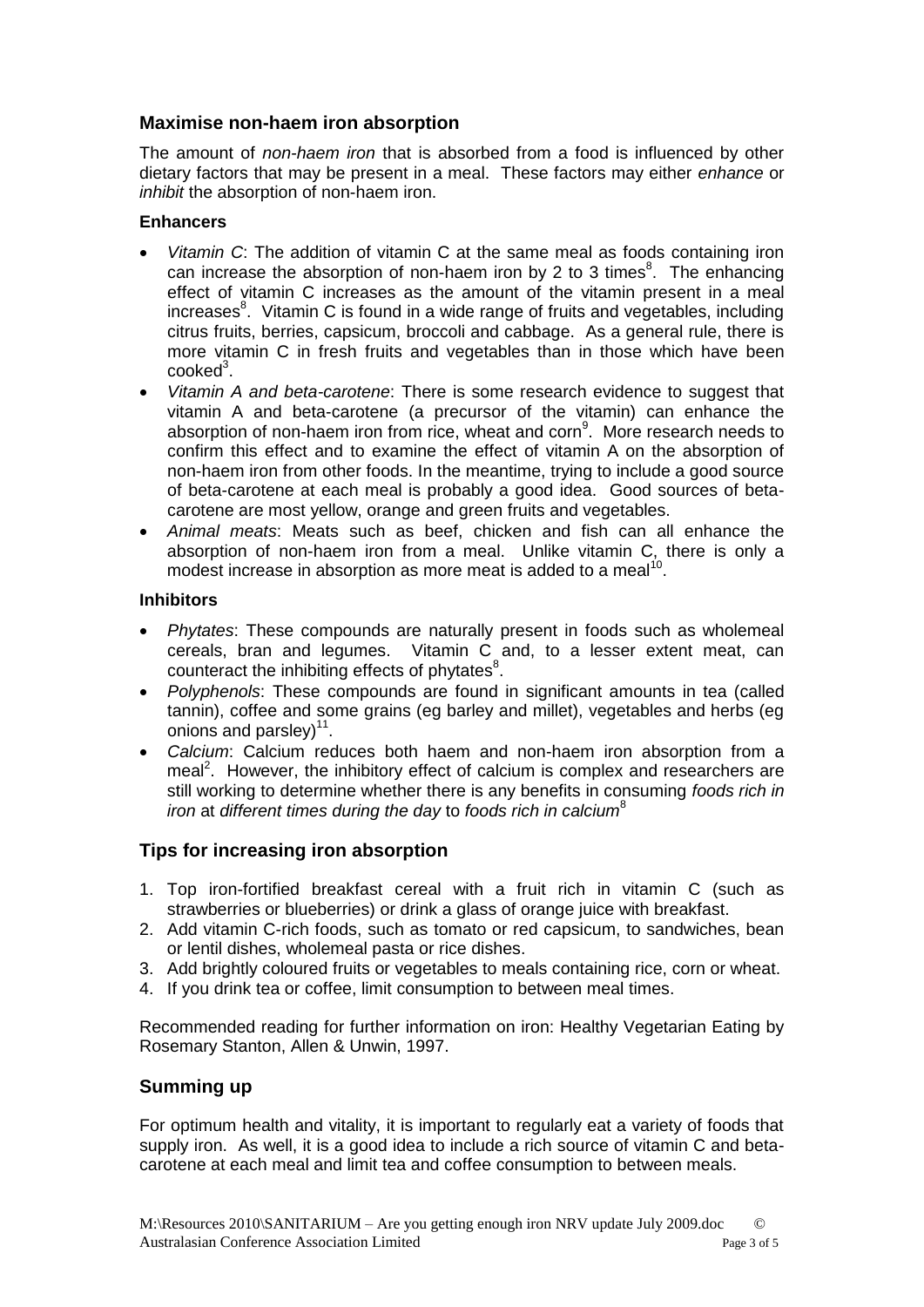The following meat-free meal plan contains around 16mg of iron and contains a good source of vitamin C with each main meal:

#### **Meal plan**

| <b>Breakfast</b>               | Sanitarium Weet-Bix <sup>®</sup> with dairy milk or fortified soy |  |
|--------------------------------|-------------------------------------------------------------------|--|
| drink (eg Sanitarium So Good®) |                                                                   |  |
|                                | Wholemeal toast with margarine and Sanitarium Marmite®            |  |
| Orange juice                   |                                                                   |  |
| Several dried apricots         |                                                                   |  |
|                                | Rice salad including kidney beans, tomato and capsicum            |  |
| Piece of fruit                 |                                                                   |  |
| Fruit yoghurt                  |                                                                   |  |
|                                | 1 serve of Doner Tempeh Kebab (see Recipe)                        |  |
| Banana with custard            |                                                                   |  |
|                                |                                                                   |  |

**Total daily intake: 7460 Kilojoules (1775 Calories). Protein 74g. Fat 45g# . Carbohydrate 316g. Sodium 1640mg. Potassium 4260mg. Calcium 730mg. Iron 18.3mg. Fibre 43.5g.**

**# The recommended daily fat intake for women of a healthy weight is 30-50 grams<sup>12</sup> .**

#### **Recipe**

#### **Doner Tempeh Kebab**

2 teaspoons oil 300g packet tempeh, finely sliced 400g packet kebab bread 8 tablespoons hommus 2 cups tabbouli salad 2 medium tomato, diced 1 cup shredded lettuce

4 tablespoons favourite sauce eg. tomato or B.B.Q.

- 1. Heat oil in a frypan. Add tempeh and lightly fry on both sides.
- 2. Spread each kebab bread with 2 tablespoons hommus. Top with tempeh, tabbouli salad, tomato, lettuce and favourite sauce.
- 3. Roll up and serve. Serves 4.

N.B. Hommus and tabbouli salad can be prepared at home or purchased in a preprepared form from the fresh salad deli section of the supermarket.

**Per Serve\* : 2260 kilojoules (540 calories). Protein 27g. Fat 17g. Carbohydrate 87g. Sodium 780mg. Potassium 810mg. Calcium 120mg. Iron 6.8mg. Fibre 13.5g.**

# **For more inspirational plant-based recipes, please visit:**

**[www.sanitarium.com.au](http://www.sanitarium.com.au/) or [www.sanitarium.co.nz](http://www.sanitarium.co.nz/)**

#### **References**

- 1. Wahlqvist M, Food & Nutrition: Australasia, Asia & The Pacific. Allen & Unwin, St. Leonards, 1997.
- 2. Patterson A J, Brown W J, Roberts D C K, Development, prevention and treatment of iron deficiency in women. Nutr Res 1998;18:489-502.
- 3. Stanton R, Complete Book of Food & Nutrition. Simon & Schuster, Australia, 1995.
- 4. Public Healh Commission, Guidelines for Healthy Pregnant Women. Public Health Commission, Wellingtion, 1995.